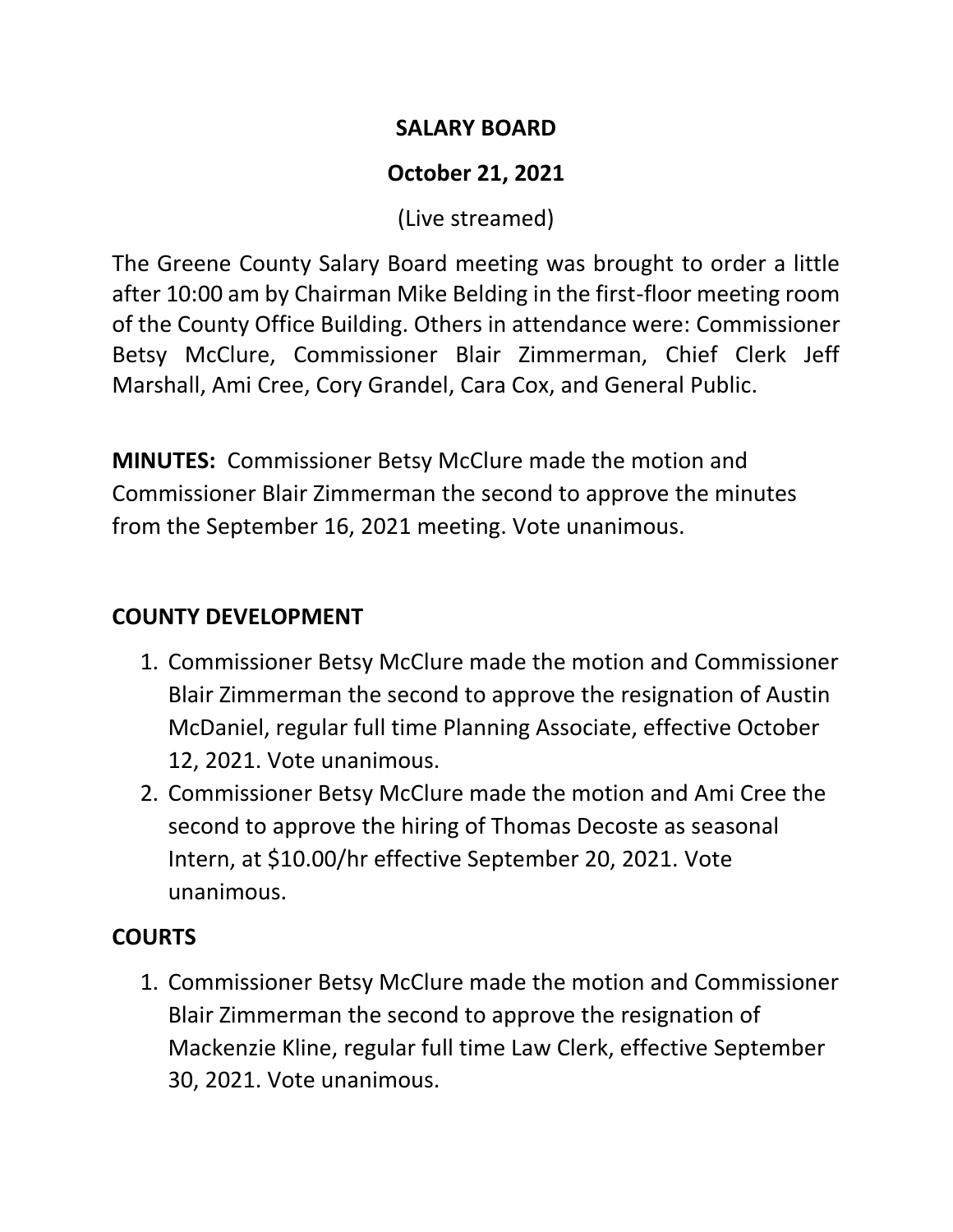2. Commissioner Betsy McClure made the motion and Ami Cree the second to approve the resignation of Robin Teagarden, regular full time Administrative Assistant, effective October 22, 2021. Vote unanimous.

# **CYS**

- 1. Commissioner Betsy McClure made the motion and Commissioner Blair Zimmerman the second to approve the hiring of Susan Kress as regular full time Caseworker I, at \$18.80/hr (UMWA HS/CYS) effective September 27, 2021. Vote unanimous.
- 2. Commissioner Betsy McClure made the motion and Ami Cree the second to administer the hiring of Colton Higgins as regular full time Caseworker I, at \$18.80/hr (UMWA HS/CYS) effective September 28, 2021. Vote unanimous.
- 3. Commissioner Betsy McClure made the motion and Commissioner Blair Zimmerman the second to approve the resignation of Tracy Stanley, regular full time Caseworker, effective October 15, 2021. Vote unanimous.

### **DOMESTIC RELATIONS**

1. Commissioner Betsy McClure made the motion and Ami Cree the second to approve the retirement of William Guappone, regular full time Enforcement Officer III, effective October 31, 2021. Please pay all applicable leave balances including sick time at \$50/day and \$5,000 severance. Vote unanimous.

#### **EMA**

1. Commissioner Betsy McClure made the motion and Commissioner Blair Zimmerman the second to approve the resignation of Donald Mason, Director of Emergency Services effective October 13, 2021. Vote unanimous.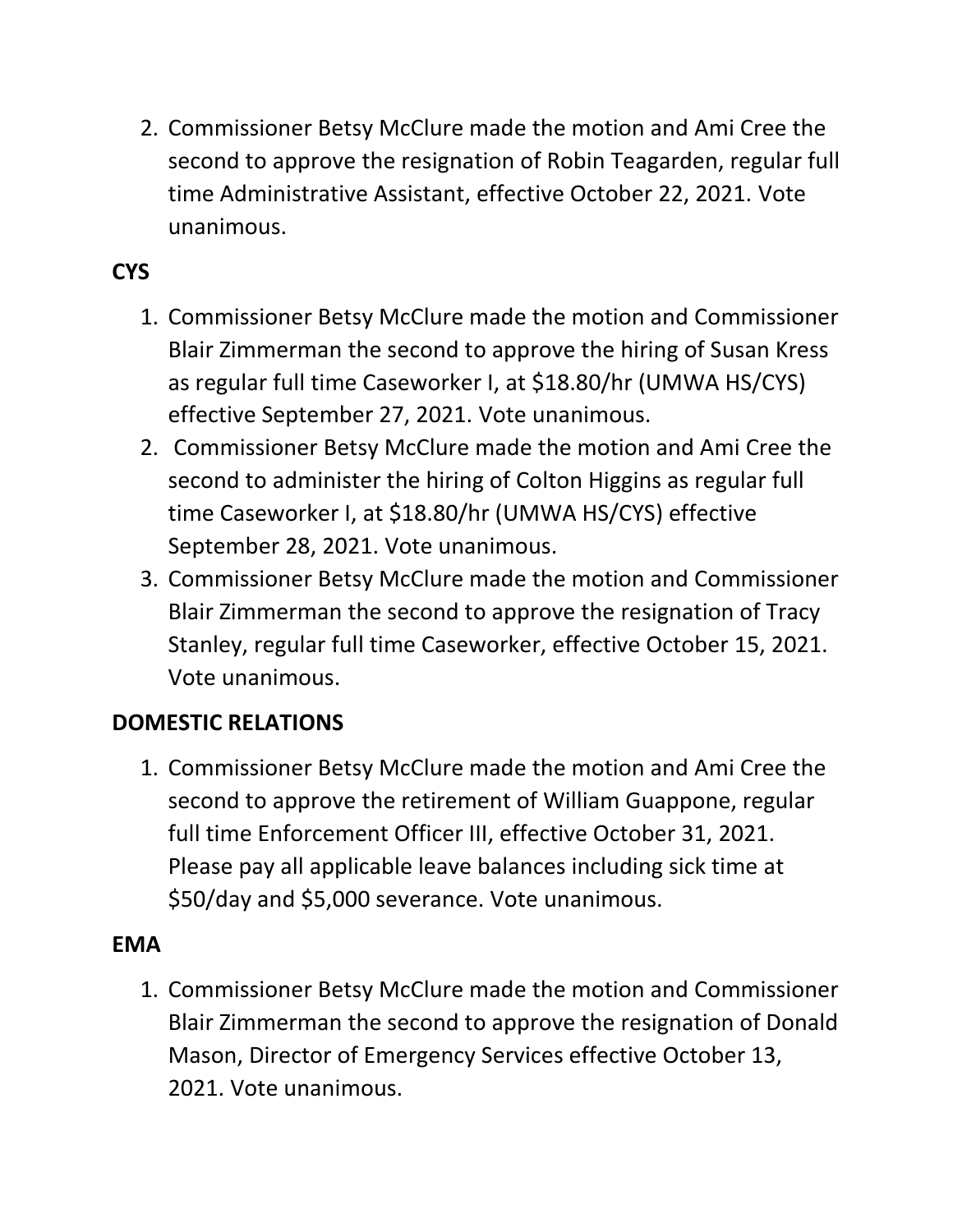2. Commissioner Betsy McClure made the motion and Ami Cree the second to approve the temporary reclassification of Richard Policz to Acting Director, at \$43,265.04/yr effective October 14, 2021. Vote unanimous.

## **HUMAN SERVICES**

- 1. Commissioner Betsy McClure made the motion and Commissioner Blair Zimmerman the second to approve the resignation of Taylor Davis, regular full-time High-Fidelity Facilitator, effective October 1, 2021. Vote unanimous.
- 2. Commissioner Betsy McClure made the motion and Ami Cree the second to approve the resignation of Minnie Boles, regular full time Caseworker I, effective October 1, 2021. Vote unanimous.
- 3. Commissioner Betsy McClure made the motion and Commissioner Blair Zimmerman the second to approve the termination of Kimberly Katarski, regular full time SAFE Specialist, effective September 21, 2021. Vote unanimous.
- 4. Commissioner Betsy McClure made the motion and Ami Cree the second to approve the hiring of Mary Thomas as regular full time Housing Outreach Specialist, at \$23,509.04/yr (MG PG 1) effective September 20, 2021. Vote unanimous.
- 5. Commissioner Betsy McClure made the motion and Commissioner Blair Zimmerman the second to approve the resignation of Mary Thomas, regular full time Housing Outreach Specialist, effective September 26, 2021. Vote unanimous.
- 6. Commissioner Betsy McClure made the motion and Ami Cree the second to approve the resignation of Michelle Price, regular part time Peer Specialist, effective September 7, 2021. Vote unanimous.
- 7. Commissioner Betsy McClure made the motion and Commissioner Blair Zimmerman the second to approve the hiring of Brittniy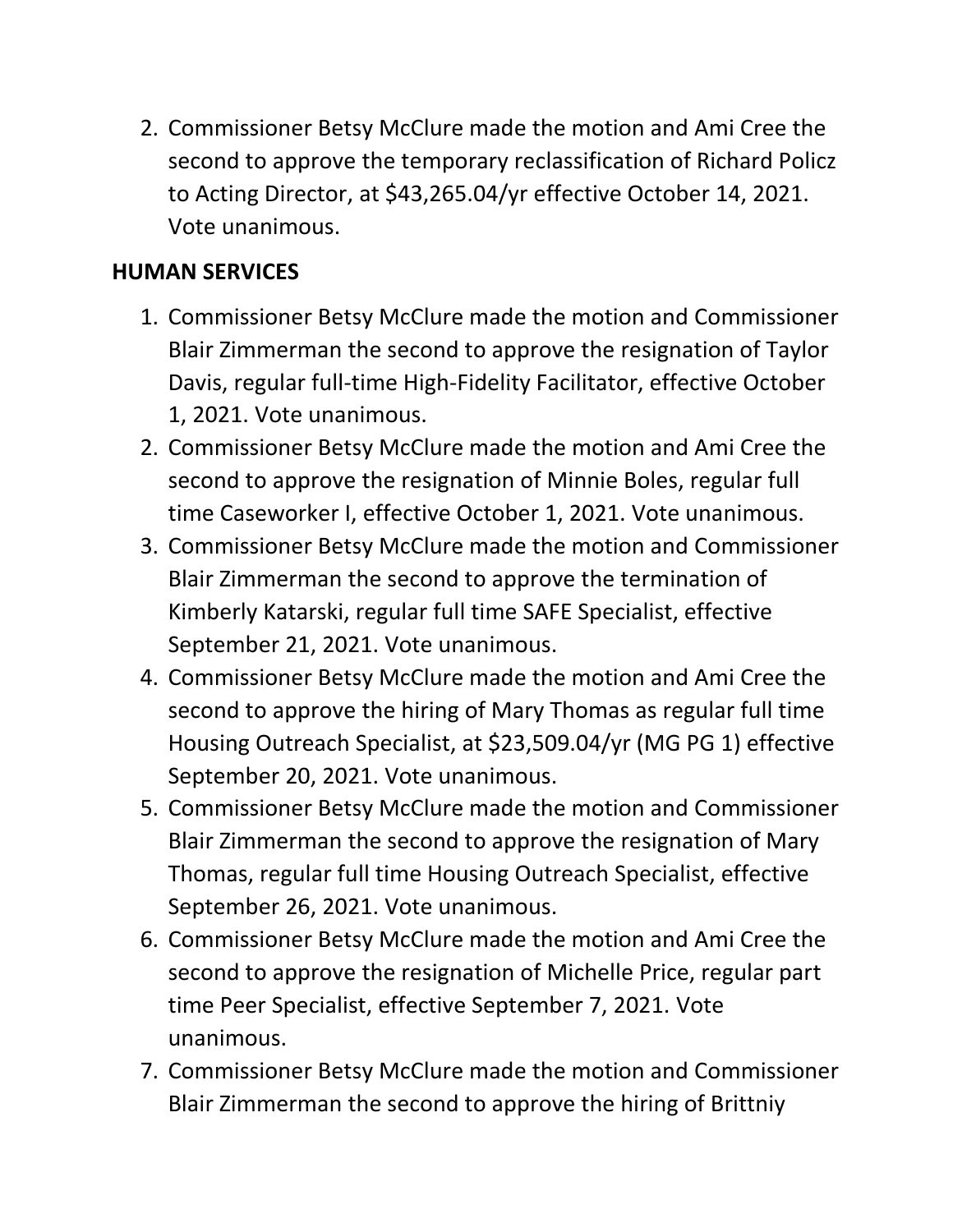Rhodes, regular full time Social Service Aide, at \$13.08/hr (SEIU PG 6) effective October 18, 2021. Vote unanimous.

# **IT**

1. Commissioner Betsy McClure made the motion and Ami Cree the second to approve the resignation of Richard Smith, effective October 26, 2021. Vote unanimous.

#### **JAIL**

- 1. Commissioner Betsy McClure made the motion and Commissioner Blair Zimmerman the second to approve the change in job title from Prison Counselor to Prison Program Specialist, (MG PG 7) effective October 12, 2021. Vote unanimous.
- 2. Commissioner Betsy McClure made the motion and Ami Cree the second to approve the hiring of Connie Swift as regular full time Prison Program Specialist, at \$39,641.92/yr (MG PG 7) effective October 12, 2021. Vote unanimous.
- 3. Commissioner Betsy McClure made the motion and Commissioner Blair Zimmerman the second to approve the resignation of Brian Tanner, regular full time Lieutenant, effective October 11, 2021. Vote unanimous.
- 4. Commissioner Betsy McClure made the motion and Ami Cree the second to approve the temporary reclassification of Zackery Phillips to Lieutenant, at \$18.16/hr effective October 4, 2021. Vote unanimous.

### **TOURISM**

1. Commissioner Betsy McClure made the motion and Commissioner Blair Zimmerman the second to approve the hiring of Emma Herle as seasonal Intern, at \$10.00/hr effective September 15, 2021. (Tourism pays 100%) Vote unanimous.